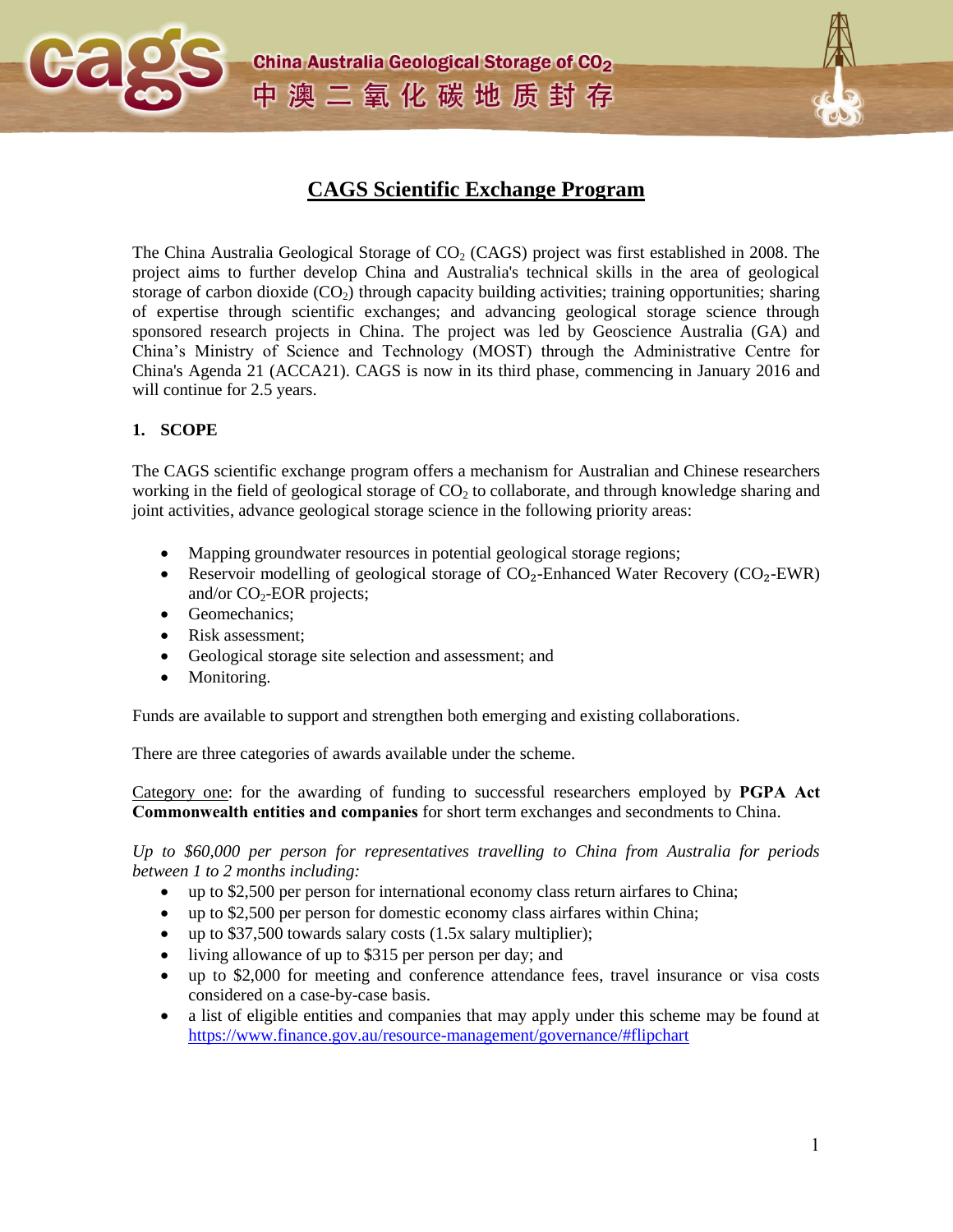

Category two: for the awarding of funding to successful Chinese senior researchers for short term exchanges and secondments to Australia.

*Up to \$30,000 per person for senior researchers travelling to Australia from China for between 1 to 2 months including:*

- up to \$2,500 per person for international economy class airfares to Australia;
- up to \$2,500 per person for domestic economy class airfares within Australia;
- living allowance of up to \$220 per person per day; and
- up to \$2,000 for meeting and conference attendance fees, travel insurance or visa costs considered on a case-by-case basis.

Category three: for the awarding of travel and equipment costs to support successful Chinese and Australian postgraduates, postdoctoral student or early career researchers for longer term exchanges and secondments to Australia or China.

*up to \$30,000 per person for between 3 to 6 months including:*

- up to \$2,500 per person for international economy class airfares to Australia;
- up to \$2,500 per person for domestic economy class airfares;
- living allowance of up to \$2,500 per person per month; and
- up to \$10,000 for domestic meeting and conference attendance fees, laboratory consumables or equipment, travel insurance or visa costs considered on a case-by-case basis.

Applicants who make a particularly strong case for an amount exceeding these limits will be considered on a case by case basis. The exchange must take place before 30 November 2017.

#### **2. APPLICATION AND SUBMISSION PROCESS**

The following documents must be submitted for an application to be complete:

- Signed application form
- Letter from your Australian/Chinese collaborating organisation giving approval, in principle, to host your visit
- Two page CV from the applicant and two page CV from the receiving Australian/Chinese collaborator

Applications will close by COB 5pm AEST, 30 November 2016. Late applications will not be accepted. Submission is to be made by email to the Project Coordinator at GA, Liling Huang [info@cagsinfo.net.](mailto:info@cagsinfo.net) GA will confirm a receipt of completed applications within two working days. Applicants will be advised on the status of their application by the 23 December 2016.

**Contact information:** If you have any questions not covered in the rest of this document, please email [info@cagsinfo.net](mailto:info@cagsinfo.net) or call Liling Huang on +61 2 6249 9593.

**Before submitting an application, applicants should check that they meet the eligibility requirements and ensure all necessary information is presented with their application.**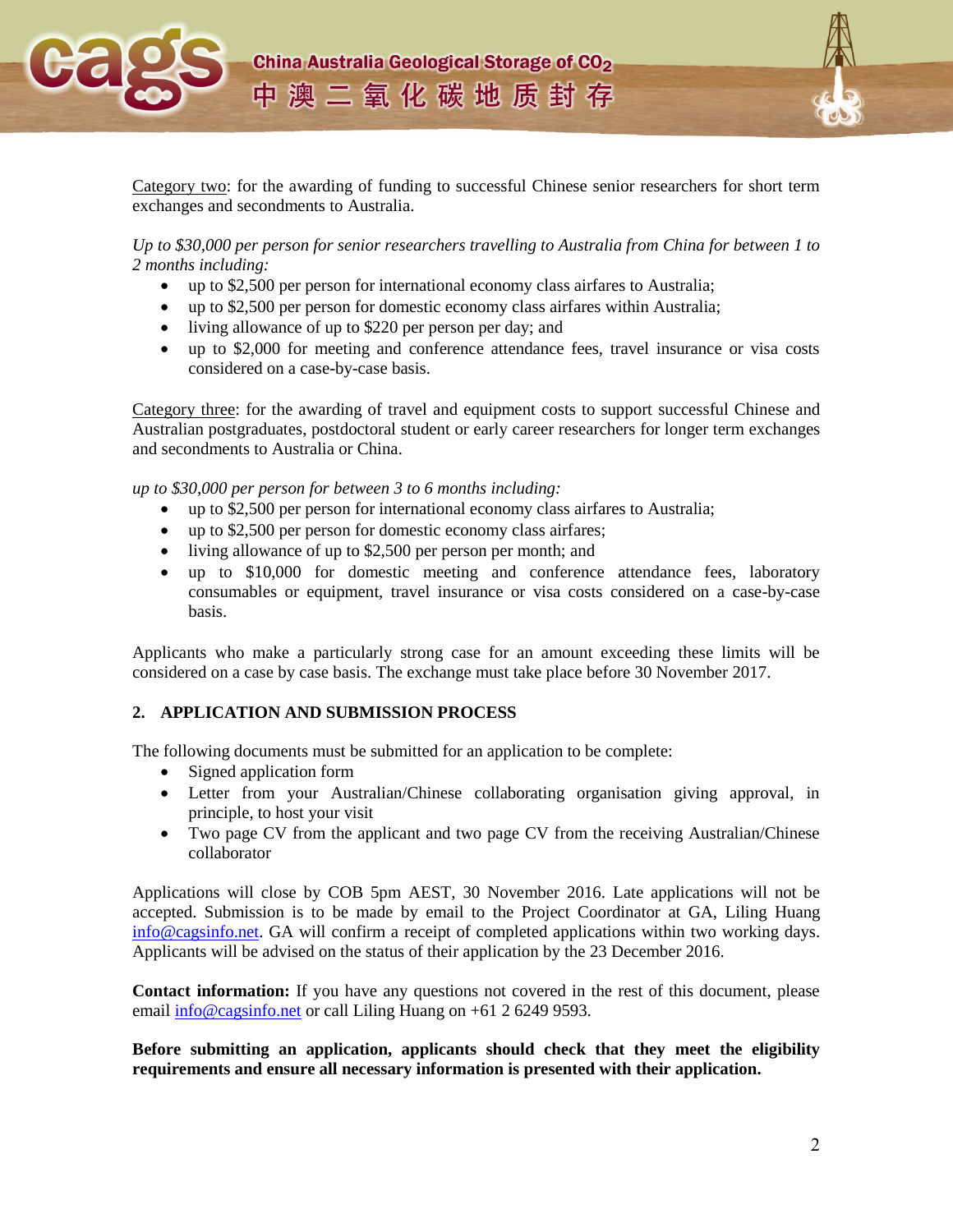





### **3. ELIGIBILITY CRITERIA**

#### Applicants

- Applicants must be working in a related CCS/CCUS field within the Australian and Chinese research community at an eligible organisation at the time of application and for the duration of the proposed exchange activity.
- This scheme is not intended to be used to extend or supplement an existing international research projects. If your proposal relates to an existing international research project, please state the case for additional support and how you are initiating new activities.

#### Activities

- Activities must further research in a geological storage related field.
- Requests for support for travel should normally be based on a direct route between the Australia and China.
- Activities (including reporting and expenses claims after returning to the home country) must be completed within 15 months after notification of funding. If a funding offer is made, the applicant will confirm travel dates as part of the award process. Further changes will be subject to GA approval.
- It is the responsibility of applicants to check for any visa requirements and travel restrictions for the visit prior to submitting an application.

#### **4. ASSESSMENT CRITERIA**

The assessment considerations are listed below. Successful applications should be strong in the majority of respects:

- The research background of the applicant and receiving collaborator
- The impact that proposed research in terms of potential publications and new IP
- The mutual benefit of the collaboration to the travelling researcher and collaborating institution
- Potential for generating new data, field measurements
- The potential for on-going long term collaboration
- Value for money/efficient use of funds
- The overall strength of the proposal

#### **5. TERMS & CONDITIONS OF AWARDS**

It is a condition of the award that the applicant completes a report at the end of the exchange along with a blog for publication on the CAGS website. The blog can be submitted as a word document and must be accompanied by images and image captions to support the text.

Additionally, successful applicants will normally be contacted 6 months after the visit and invited to provide information on any activities resulting from the visit (e.g. joint publications, etc.).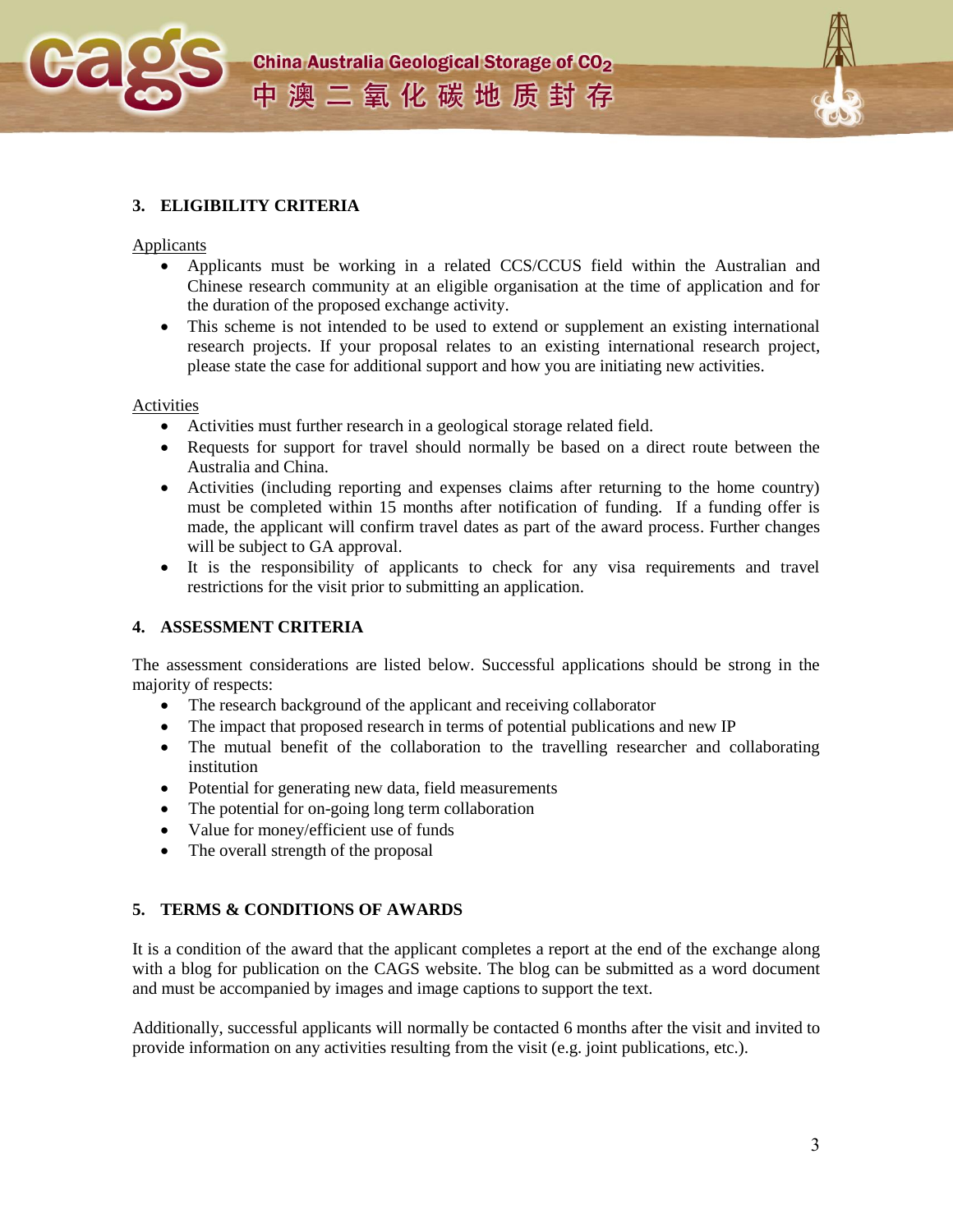



If any lectures/talks are given during the visit, or if publications connected with the visit are produced, the support of the CAGS project should be acknowledged by means of the following statement:

"The author(s) would like to acknowledge the financial support of the China Australia Geological Storage of  $CO<sub>2</sub>$  project (CAGS) in carrying out this work. CAGS project is funded by the Australian Government."

The award is granted for the purposes outlined in the application. The GA must be informed of and approve any substantive changes to the proposed visit. Failure to receive written approval from the GA about proposed changes could result in funding being withdrawn or withheld. Retrospective requests for funding or requests for reimbursements for activities that were not included in the approved application will not be considered under any circumstances.

The applicant's home institute or organisation should normally reimburse expenses per the budget in the application. The applicant's host institutes should then invoice the GA after submission of the summary report detailed above. If the applicant's home institution is not able to reimburse applicants, applicants may be reimbursed directly from the GA.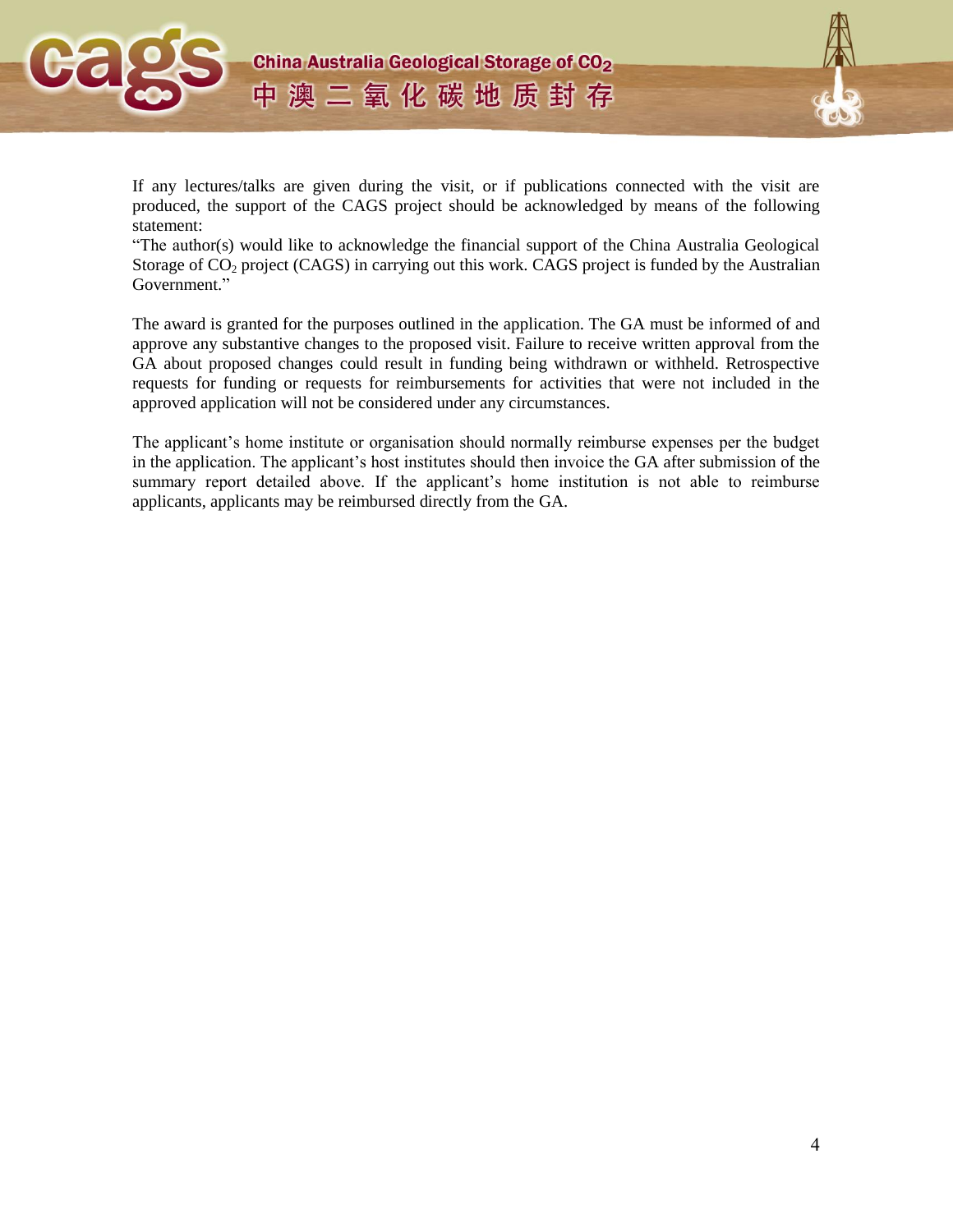

**China Australia Geological Storage of CO<sub>2</sub>** 中澳二氧化碳地质封存

## **APPLICATION FORM**

| <b>PART 1: APPLICANT DETAILS</b>                                                  |                                                                                                    |  |  |
|-----------------------------------------------------------------------------------|----------------------------------------------------------------------------------------------------|--|--|
| Name (include title)                                                              |                                                                                                    |  |  |
| Postal address                                                                    |                                                                                                    |  |  |
| Phone/Mobile                                                                      |                                                                                                    |  |  |
| Email address                                                                     |                                                                                                    |  |  |
| <b>INSTITUTION DETAILS</b>                                                        |                                                                                                    |  |  |
| Name and address of                                                               |                                                                                                    |  |  |
| organisation                                                                      |                                                                                                    |  |  |
| Start date of employment and                                                      |                                                                                                    |  |  |
| expected end date (or state                                                       |                                                                                                    |  |  |
| permanent position)                                                               |                                                                                                    |  |  |
|                                                                                   | Area of speciality in CCS/CCUS field, including an outline of present research (approx. 150 words) |  |  |
|                                                                                   |                                                                                                    |  |  |
|                                                                                   |                                                                                                    |  |  |
|                                                                                   |                                                                                                    |  |  |
|                                                                                   |                                                                                                    |  |  |
|                                                                                   |                                                                                                    |  |  |
|                                                                                   |                                                                                                    |  |  |
|                                                                                   |                                                                                                    |  |  |
|                                                                                   |                                                                                                    |  |  |
|                                                                                   |                                                                                                    |  |  |
|                                                                                   |                                                                                                    |  |  |
| Title and reference of most relevant CCS/CCUS publications (up to 5 publications) |                                                                                                    |  |  |
|                                                                                   |                                                                                                    |  |  |
|                                                                                   |                                                                                                    |  |  |
|                                                                                   |                                                                                                    |  |  |
|                                                                                   |                                                                                                    |  |  |
|                                                                                   |                                                                                                    |  |  |
|                                                                                   |                                                                                                    |  |  |
|                                                                                   |                                                                                                    |  |  |
|                                                                                   |                                                                                                    |  |  |
|                                                                                   |                                                                                                    |  |  |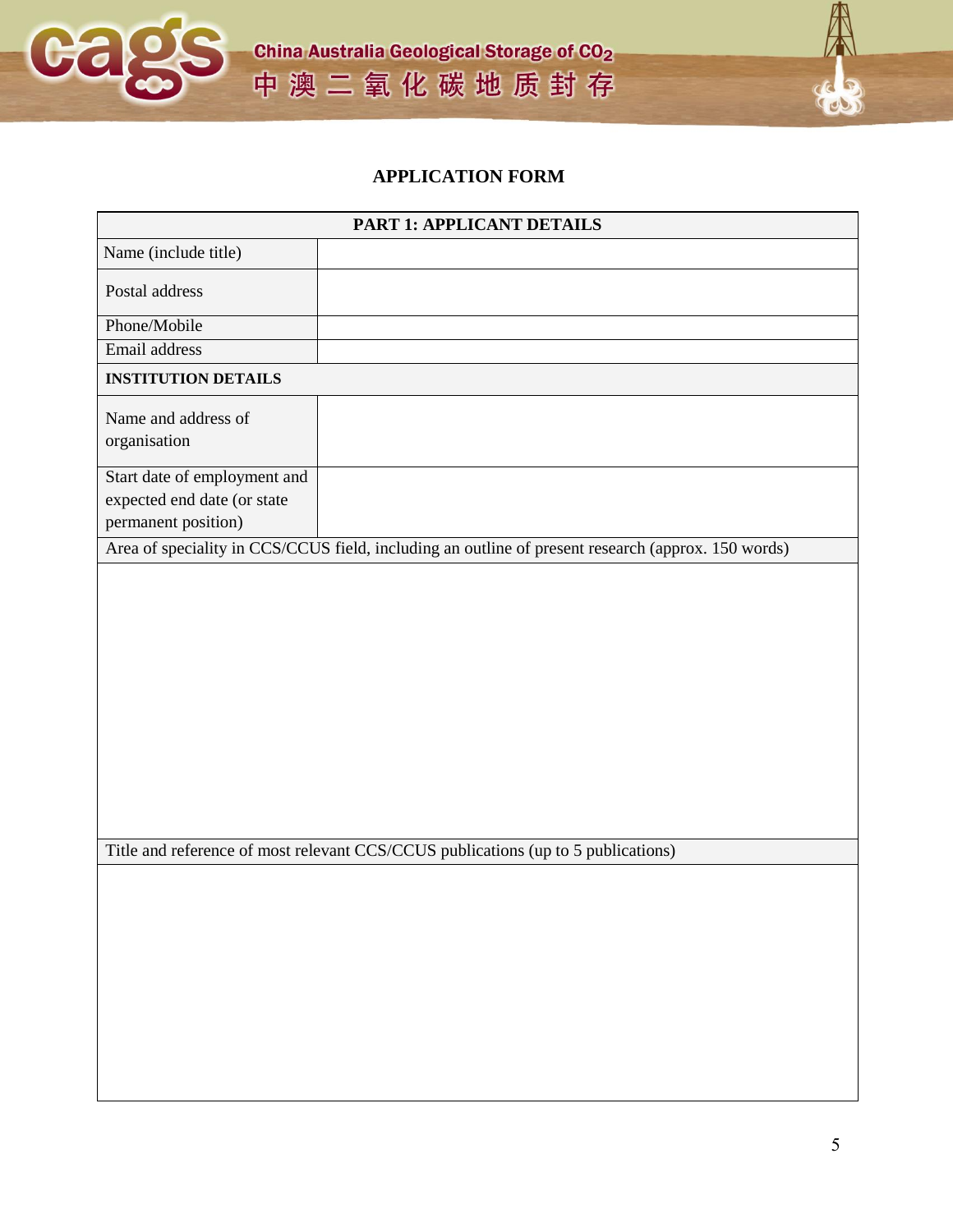



| PART II: DETAILS OF COLLABORATOR                                                                                              |                                                                                                       |  |  |
|-------------------------------------------------------------------------------------------------------------------------------|-------------------------------------------------------------------------------------------------------|--|--|
| Dates of visit                                                                                                                |                                                                                                       |  |  |
| Total length of visit (months/weeks)                                                                                          |                                                                                                       |  |  |
| Name and address of host institution<br>(including department)                                                                |                                                                                                       |  |  |
| Name of collaborating researcher                                                                                              |                                                                                                       |  |  |
| Job title or position of collaborating<br>researcher                                                                          |                                                                                                       |  |  |
| Contact details of collaborating<br>researcher                                                                                | Email:<br>Phone:                                                                                      |  |  |
| Collaborating researcher's area of speciality in CCS/CCUS field, including an outline of present research<br>(max. 150 words) |                                                                                                       |  |  |
|                                                                                                                               | Title and reference of most relevant CCS/CCUS publications from the collaborating researcher (up to 5 |  |  |
| publications)                                                                                                                 |                                                                                                       |  |  |
|                                                                                                                               |                                                                                                       |  |  |
|                                                                                                                               |                                                                                                       |  |  |
|                                                                                                                               |                                                                                                       |  |  |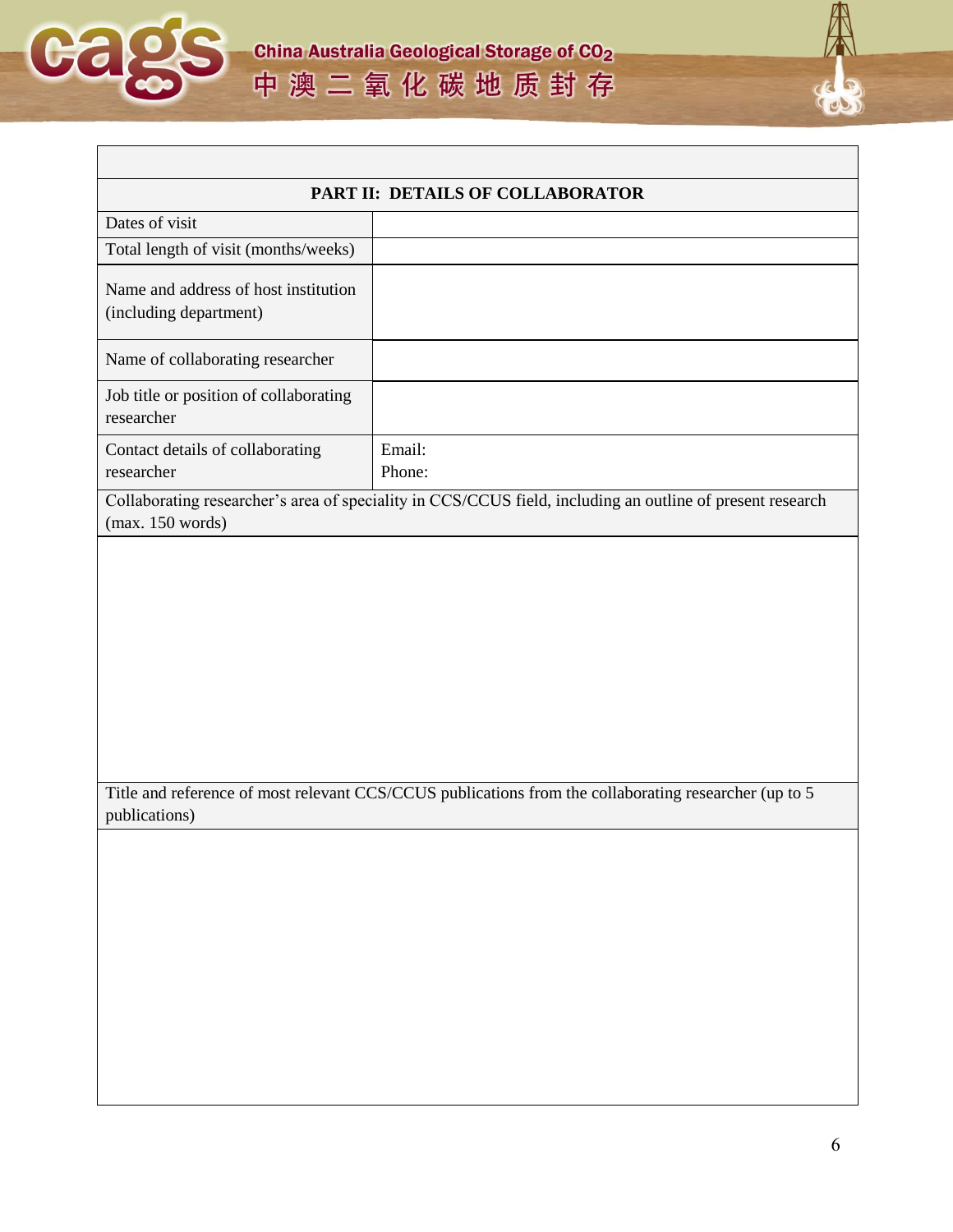



| PART III: PROPOSED TRIP                                                                                                                                                                                                  |  |  |  |  |
|--------------------------------------------------------------------------------------------------------------------------------------------------------------------------------------------------------------------------|--|--|--|--|
| Research proposal/work program, outlining nature and purpose of your visit, including an outline of the<br>experiments/methods and techniques you will be using (max. 300 words)                                         |  |  |  |  |
|                                                                                                                                                                                                                          |  |  |  |  |
|                                                                                                                                                                                                                          |  |  |  |  |
|                                                                                                                                                                                                                          |  |  |  |  |
|                                                                                                                                                                                                                          |  |  |  |  |
|                                                                                                                                                                                                                          |  |  |  |  |
|                                                                                                                                                                                                                          |  |  |  |  |
|                                                                                                                                                                                                                          |  |  |  |  |
| Will you give lectures/seminars?                                                                                                                                                                                         |  |  |  |  |
| Please provide details of title(s) and audience                                                                                                                                                                          |  |  |  |  |
| Please give details of any other activities                                                                                                                                                                              |  |  |  |  |
|                                                                                                                                                                                                                          |  |  |  |  |
| What are the anticipated impacts of this visit? (e.g. in terms of new data to the generated, potential                                                                                                                   |  |  |  |  |
| publications and new IP, benefits/impacts to Australia/China)                                                                                                                                                            |  |  |  |  |
|                                                                                                                                                                                                                          |  |  |  |  |
|                                                                                                                                                                                                                          |  |  |  |  |
|                                                                                                                                                                                                                          |  |  |  |  |
| What mutual benefits for the travelling researcher and collaborating institution are expected to arise as a<br>result of this visit? Will this visit contribute to a longer term collaboration between the collaborating |  |  |  |  |
| institutions? If yes, how?                                                                                                                                                                                               |  |  |  |  |
|                                                                                                                                                                                                                          |  |  |  |  |
|                                                                                                                                                                                                                          |  |  |  |  |
|                                                                                                                                                                                                                          |  |  |  |  |
|                                                                                                                                                                                                                          |  |  |  |  |
| Knowledge of relevant languages (for administration and planning only)<br>Please indicate any relevant language and state level of proficiency (fluent / adequate for conversation /<br>basic / none)                    |  |  |  |  |
|                                                                                                                                                                                                                          |  |  |  |  |
|                                                                                                                                                                                                                          |  |  |  |  |
|                                                                                                                                                                                                                          |  |  |  |  |